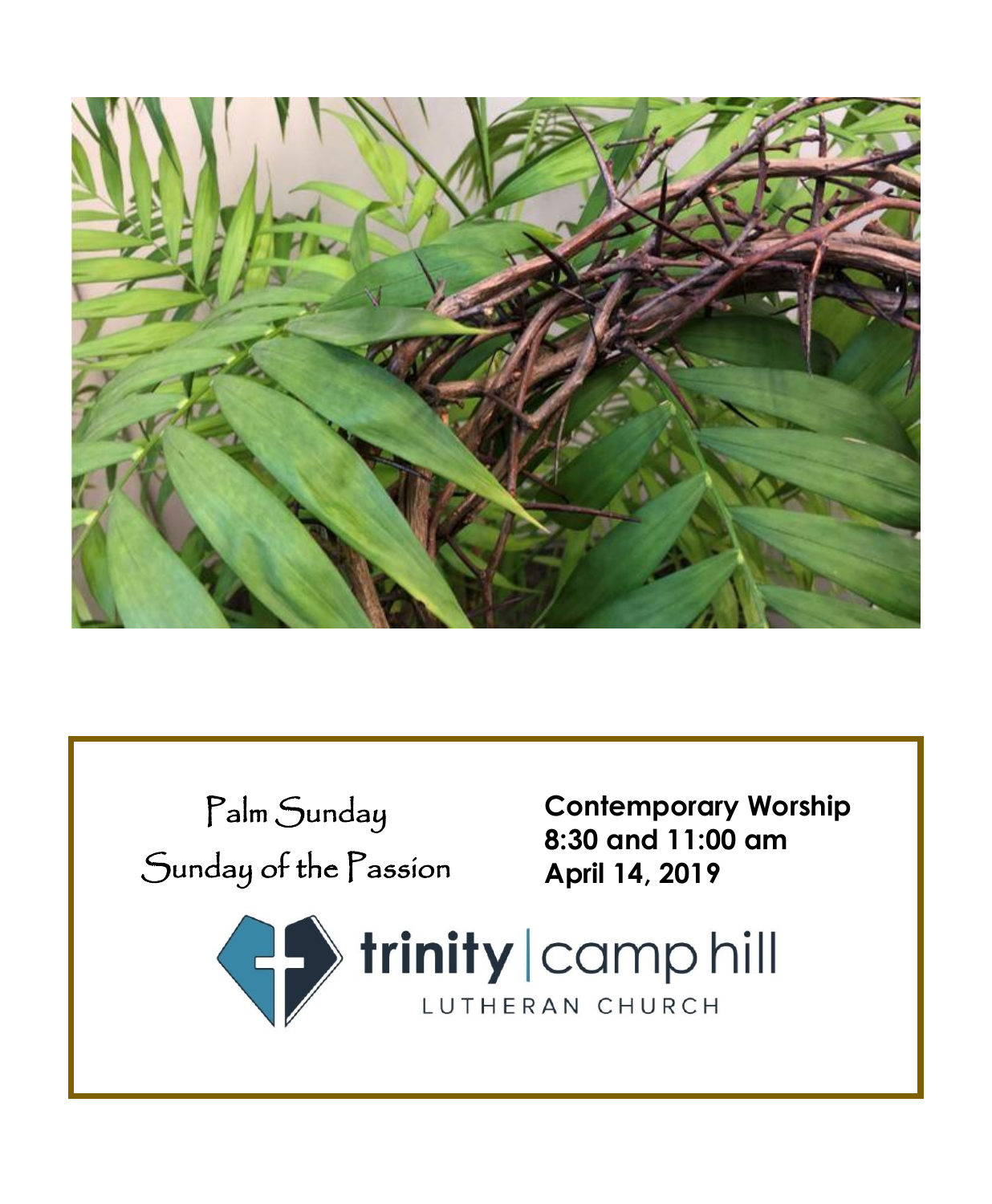

*Welcome to Trinity Lutheran Church! Please sign the red Worship Witness booklet to record your attendance with us this day, and indicate how many are communing. Then pass the booklet to the worshipers beside you in your row. If you are a guest, name tags are available for you to wear---we would be delighted to greet you by name. Hearing assistance devices are available at the Gathering Space desk.*

#### **about today's service**

*The voice of the suffering savior, Jesus, can be heard in the prophet Isaiah's words and the pleading of the psalm. We are invited into the agony of our Lord in the extended*  reading of the story of Jesus' passion. In the second reading, we who have put on Christ in holy baptism are urged to let the mind of Christ be our own. Lent leads us to this holy *moment. Embrace it.*

**P: Pastor L: Lector C: Congregation**

# + **Gathering** +

*We gather together to praise God and receive His love.*

# **Song: "Who Will Ascend?"**

#### *Verse 1*

Who will ascend God's holy mountain? Who will abide in his presence? He who is clean and is pure in heart,

Who does not lift up his soul to any idol, or speak what is false.

#### *Verse 2*

He will receive blessing from the Lord, and vindication from God. And he will be of a generation who seeks the Lord, who seeks his face, The God of Jacob. Who seeks his face, the God of all.

### *Chorus*

So lift up your heads, O you gates, lift up your heads, you ancient doors, Lift up your heads that the King of Glory may come in.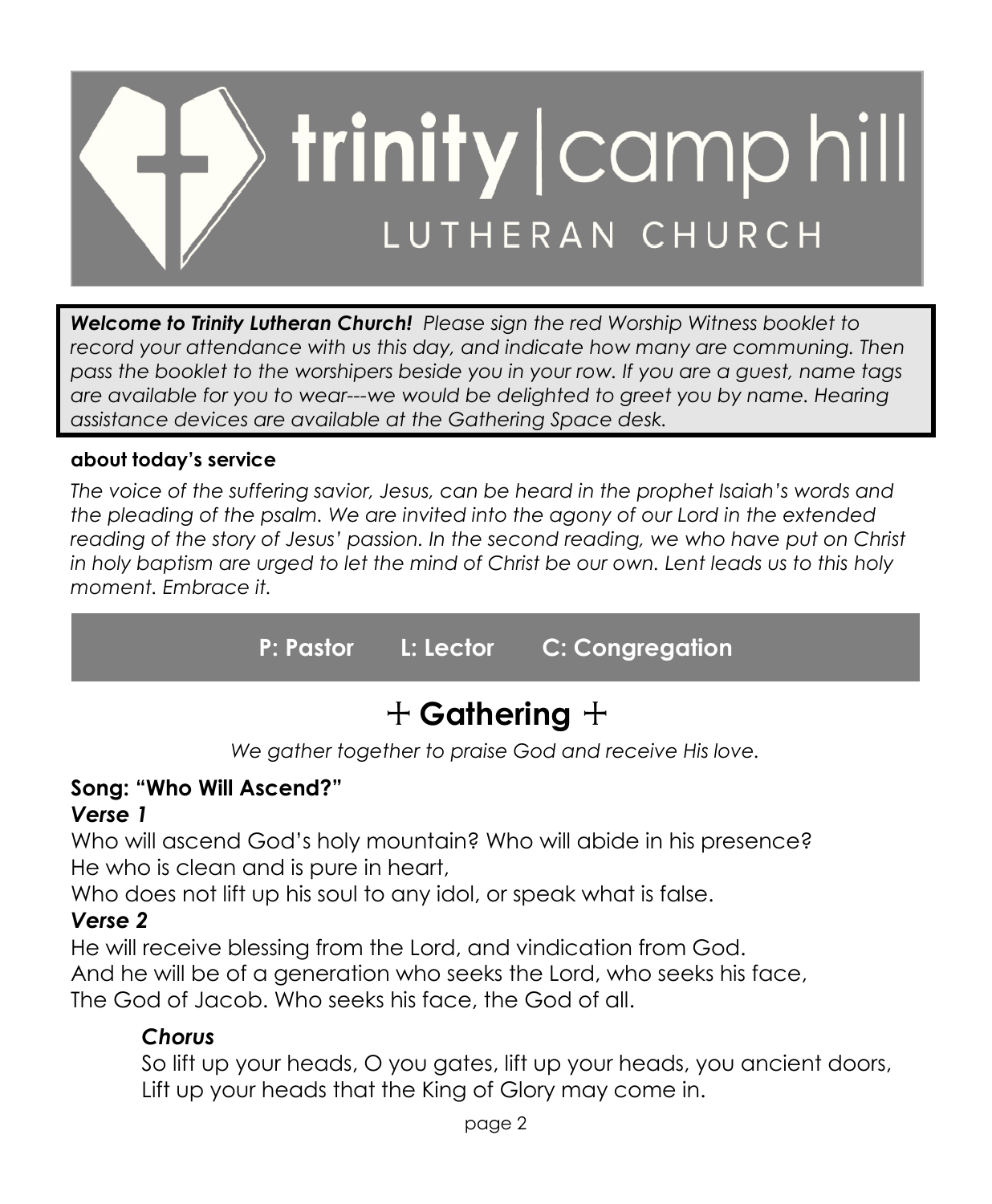#### *Bridge*

That the King of Glory may come in, that the King of Glory may come in, That the King of Glory may come in, that the King of Glory may come in.

#### *Chorus 2X*

Wilt, Dan — 1996 ©Mercy/Vineyard Publishing. All rights reserved. International copyright Secured. Used by permission. CCLI License # 1283514

## **Song: "He is Exalted"**

#### *Verse*

He is exalted, the King is exalted on high; I will praise Him; He is exalted, forever exalted, and I will praise His Name.

#### *Chorus*

He is the Lord, forever His truth shall reign; Heaven and earth rejoice in His Holy Name; He is exalted, the King is exalted on high.

#### *Verse*

### *Chorus*

# *Bridge (2X)*

He is exalted, the King is exalted on high.

#### *Chorus*

**Tag:** He is exalted, the King is exalted on high. By Twila Paris © 1985 Straightway Music/Mountain Spring Music CCLI #1283514

#### Welcome

*Children and adults are invited to gather in the hallway between the kitchen and Fellowship Hall, palm in hand, in order to process during our first song. They will return to their seats after the Prayer of the Day.*

(Stand)

P: Blessed is the one who comes in the name of the Lord.

### **C: Hosanna in the highest.**

Processional Gospel **Exercise 20:28-40** Luke 19:28-40

*Entrance into the final days*

<sup>28</sup>After he had said this, [Jesus] went on ahead, going up to Jerusalem. <sup>29</sup>When he had come near Bethphage and Bethany, at the place called the Mount of Olives, he sent two of the disciples, <sup>30</sup>saying, "Go into the village ahead of you, and as you enter it you will find tied there a colt that has never been ridden. Untie it and bring it here. <sup>31</sup>If anyone asks you, 'Why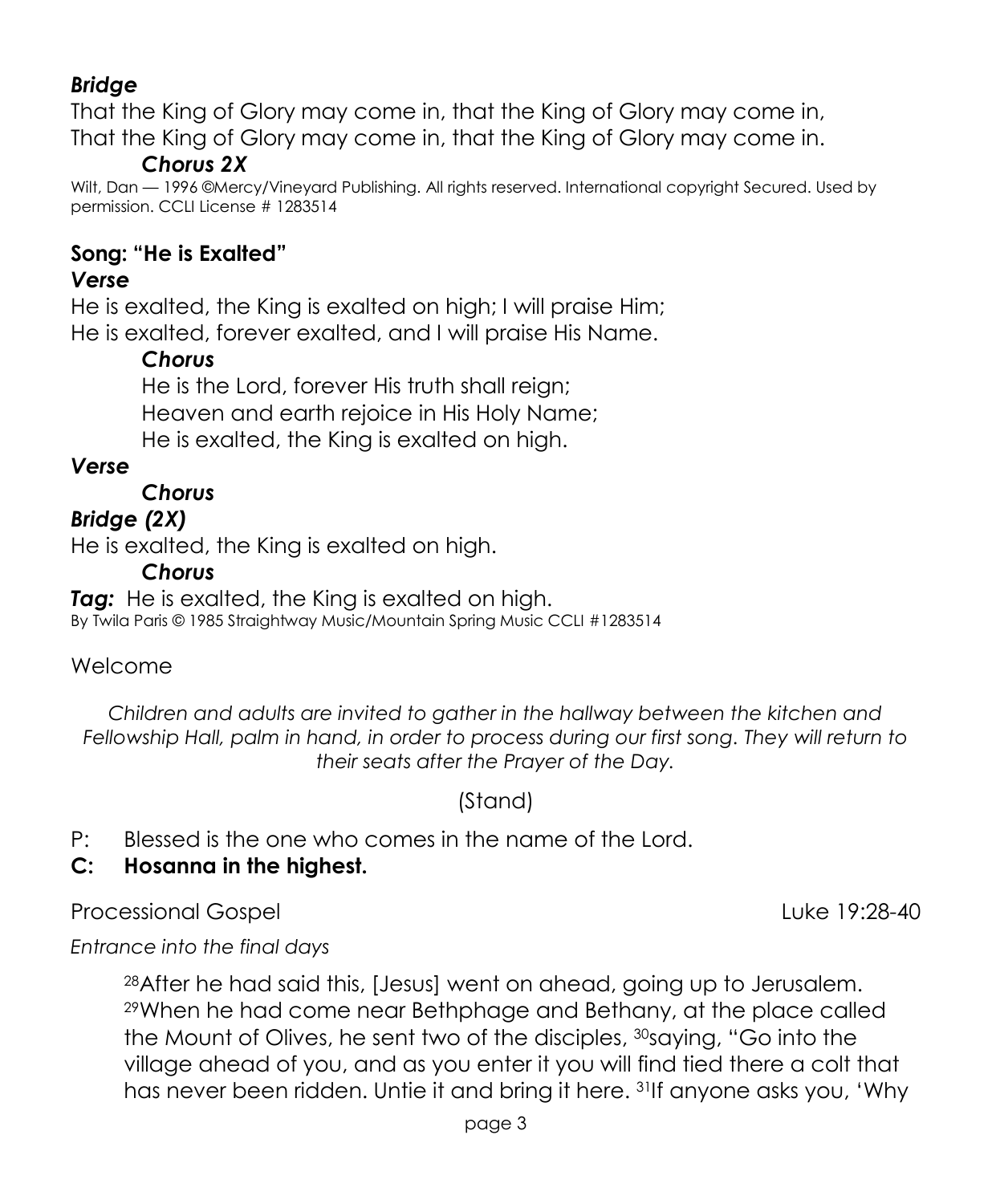are you untying it?' just say this, 'The Lord needs it.' " <sup>32</sup>So those who were sent departed and found it as he had told them. <sup>33</sup>As they were untying the colt, its owners asked them, "Why are you untying the colt?" <sup>34</sup>They said, "The Lord needs it." <sup>35</sup>Then they brought it to Jesus; and after throwing their cloaks on the colt, they set Jesus on it. <sup>36</sup>As he rode along, people kept spreading their cloaks on the road. <sup>37</sup>As he was now approaching the path down from the Mount of Olives, the whole multitude of the disciples began to praise God joyfully with a loud voice for all the deeds of power that they had seen, <sup>38</sup>saying, "Blessed is the king who comes in the name of the Lord! Peace in heaven, and glory in the highest heaven!" 39Some of the Pharisees in the crowd said to him, "Teacher, order your disciples to stop." <sup>40</sup>He answered, "I tell you, if these were silent, the stones would shout out."

- P: The gospel of the Lord.
- **C: Praise to you, O Christ.**

Blessing of the Palms

- P: The Lord be with you.
- **C: And also with you.**
- P: Let us pray. We praise you, O God, for redeeming the world through our Savior Jesus Christ. Today he entered the holy city in triumph and was proclaimed messiah and king by those who spread garments and branches along his way. Bless these branches and those who carry them. Grant us grace to follow our Lord in the way of the cross, so that, joined to his death and resurrection, we enter into life with you; through the same Jesus Christ, who lives and reigns with you and the Holy Spirit, one God, now and forever.
- P: Let us go forth in peace,
- **C: in the name of Christ. Amen.**

### **Song: "Ride On, King Jesus"**

#### *Chorus*

Ride on King Jesus No one can a-hinder thee Ride on King Jesus ride on No one can a-hinder thee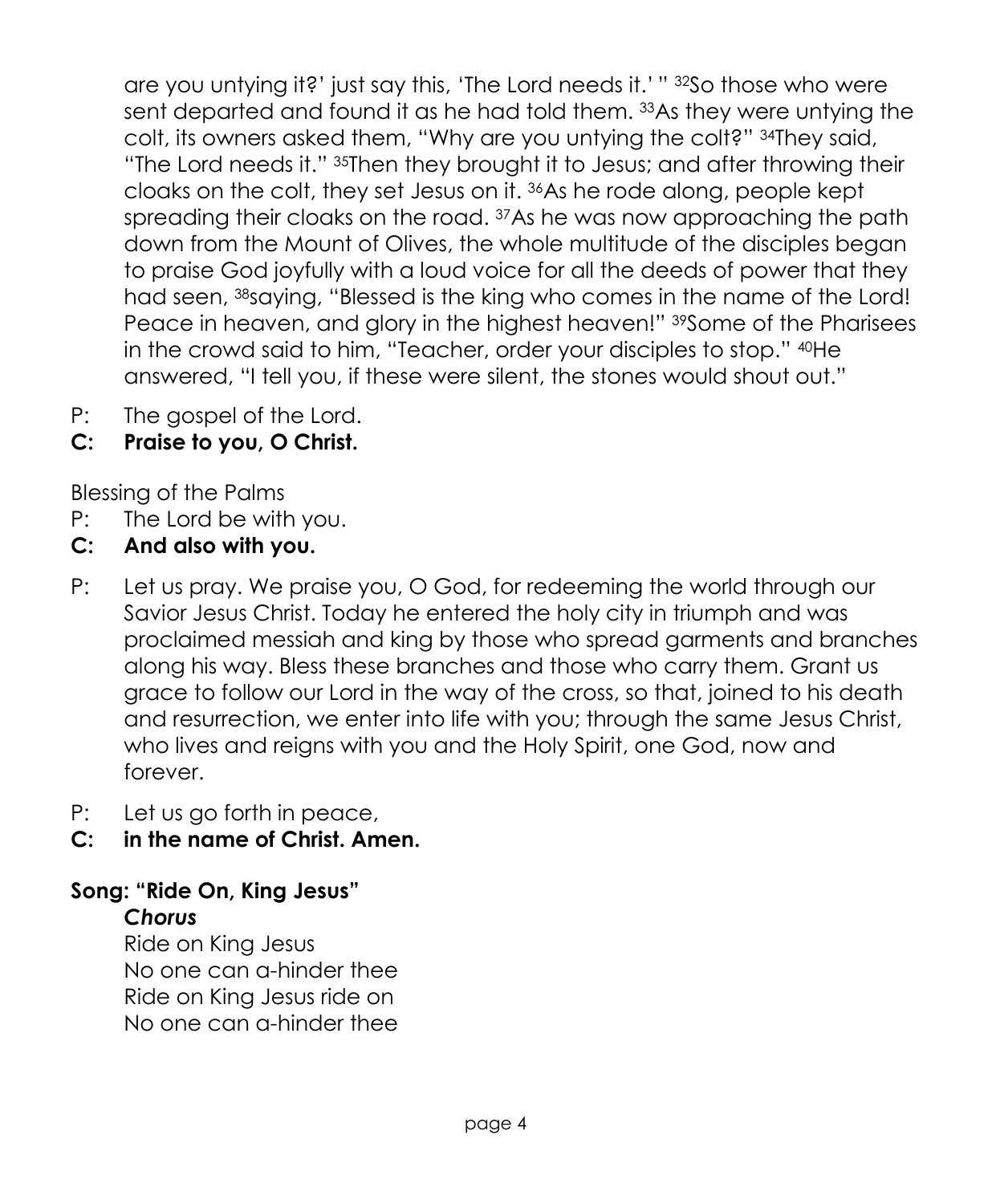# *Verse 1*

King Jesus rides to Jerusalem *(No one can a-hinder thee)* Hosanna to King David's son *(No one can a-hinder thee)* He rides upon a donkey small *(No one can a-hinder thee)* The King of peace the Lord of all *(No one can a-hinder thee)*

# *Chorus*

## *Verse 2*

The children sing and they dance and shout *(No one can a-hinder thee)* If they won't praise the rocks cry out *(No one can a-hinder thee)* King Jesus done just what He said *(No one can a-hinder thee)* He healed the sick and He raised the dead *(No one can a-hinder thee)*

# *Chorus*

# *Verse 3*

The light of God shines on His face *(No one can a-hinder thee) [unison]* He offers all His pardoning grace *(No one can a-hinder thee) [unison]* Come join the throng your voices raise *(No one can a-hinder thee) [unison]* The King of love deserves your praise *(No one can a-hinder thee) [unison]*

# *Chorus*

*Tag (2x):* No one can a-hinder thee Arranged by Steve Bell.

Greeting

- P: The Lord be with you.
- **C: And also with you.**

Prayer of the Day

- P: The Lord be with you.
- **C: And also with you.**
- P: Let us pray. O God of mercy and might, in the mystery of the passion of your Son you offer your infinite life to the world. Gather us around the cross of Christ, and preserve us until the resurrection, through Jesus Christ, our Savior and Lord, who lives and reigns with you and the Holy Spirit, one God, now and forever.
- **C: Amen.**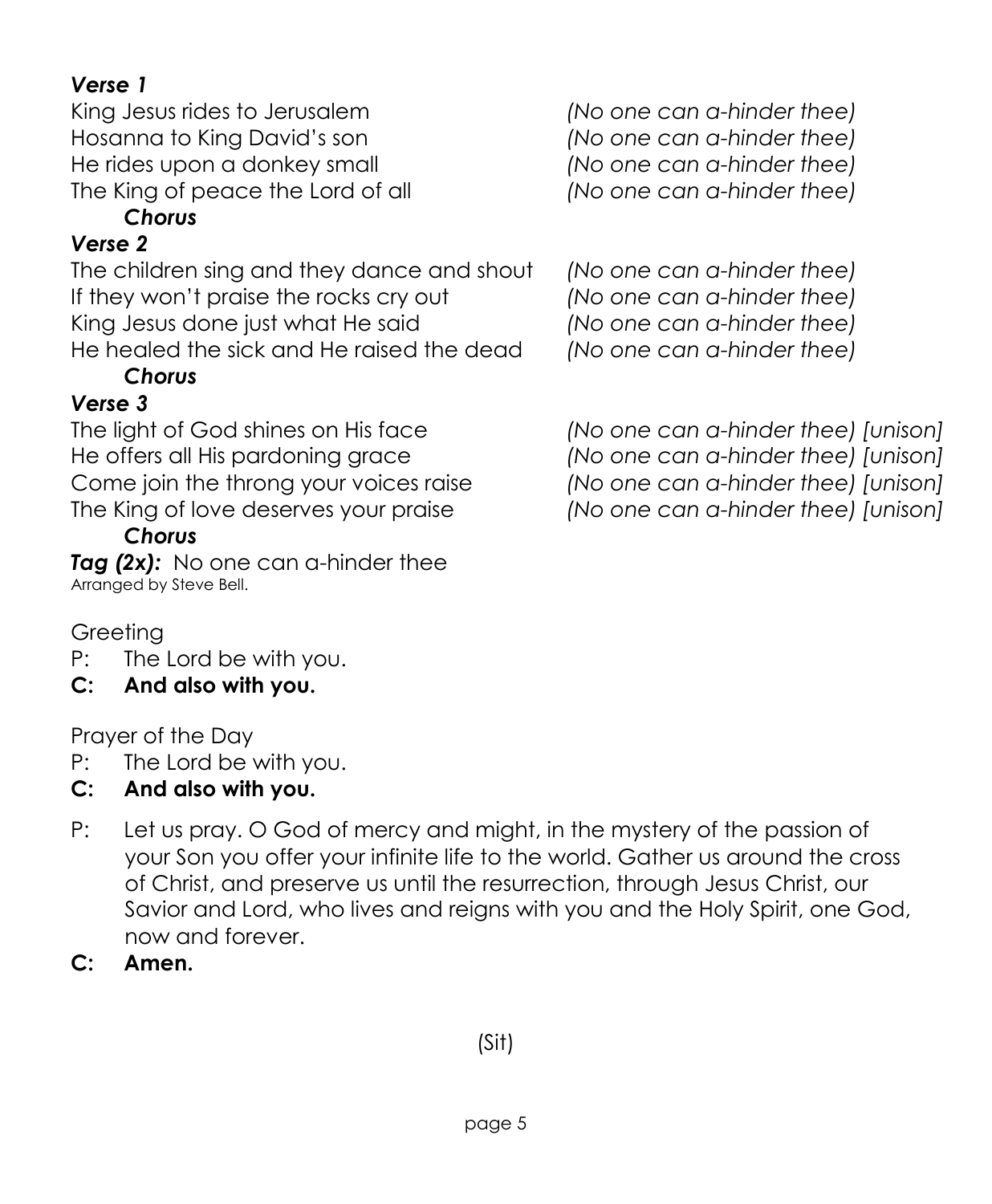# $+$  Word  $+$

*We listen to the story of God's mighty acts for the sake of His people.*

*Please be seated during the reading of the Gospel*

The Passion of Christ According to Luke Christ 22:14--23:56

*Ryan Argot Jayne Coover Michelle Sine*

*Tom Drye Brian Comegna Bill Bishop*

Children's Story

(Stand)

# **Song: "Lamb of God"**

#### *Verse 1*

Your only Son, no sin to hide, but You have sent Him from Your side To walk upon this guilty sod, and to become the Lamb of God.

#### *Verse 2*

Your gift of love we crucified, we laughed and scorned Him as He died, The humble King we named a fraud, and sacrificed the Lamb of God.

## *Chorus*

O Lamb of God, sweet Lamb of God, I love the holy Lamb of God,

O wash me in His precious blood, my Jesus Christ the Lamb of God.

### *Verse 3*

I was so lost, I should have died, but You have brought me to Your side, To be led by Your staff and rod, and to be called a lamb of God.

# *Chorus*

O Lamb of God, sweet Lamb of God, I love the holy Lamb of God,

O wash me in His precious blood, my Jesus Christ the Lamb of God.

**Tag:** O wash me in His precious blood, my Jesus Christ, the Lamb of God.

Paris, Twilar 1985 Straightway Music (ASCAP) (a div. of EMI Christian Music Publishing) / Mountain Spring Music (Admin. by EMI Christian Music Publishing) CCLI License No. 1283514.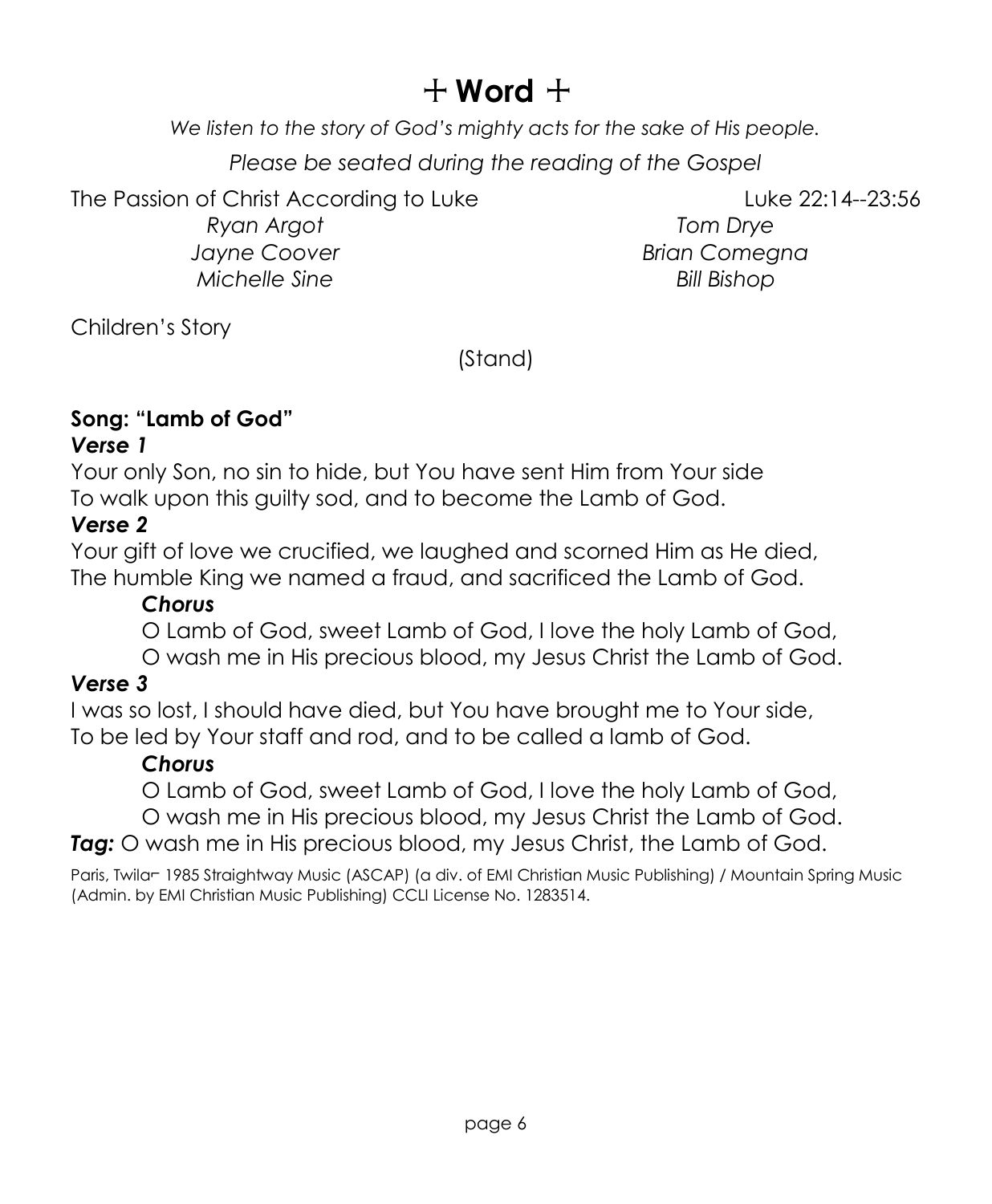Apostles' Creed

**I believe in God, the Father almighty, creator of heaven and earth.**

**I** believe in Jesus Christ, God's only Son, our Lord, who was conceived by **the Holy Spirit, born of the virgin Mary, suffered under Pontius Pilate, was crucified, died, and was buried; he descended to the dead. On the third day he rose again; he ascended into heaven, he is seated at the right hand of the Father, and he will come to judge the living and the dead.**

**I believe in the Holy Spirit, the holy catholic church, the communion of saints, the forgiveness of sins, the** + **resurrection of the body, and the life everlasting. Amen.**

Prayers of the Church

*Following each petition are the words*: "Lord, in your mercy," *Please respond with:* **"hear our prayer."**

# $+$  **Meal**  $+$

*When we celebrate communion we remember that Jesus died for us and we experience His love and forgiveness. As we eat the bread and wine Christ is present with us.*

Sharing of the Peace

- P: The peace of the Lord be with you always.
- **C: And also with you.**

### (Sit)

Announcements

**Offering** 

Optional giving methods: Use the Give+ app on your mobile device • Use the Giving Station in the Gathering Space • Text an amount to 717-963-2281 (be sure to use a "\$") • Use the "DONATE" button on our website and e-blasts

Worship Witness: *(Please sign booklet and return to center aisle.)*

#### **Special Music: At the Cross**  *Verse 1*

I know a place, a wonderful place Where accused and condemned Find mercy and grace. Where the wrongs we have done And the wrongs done to us Were nailed there with Him.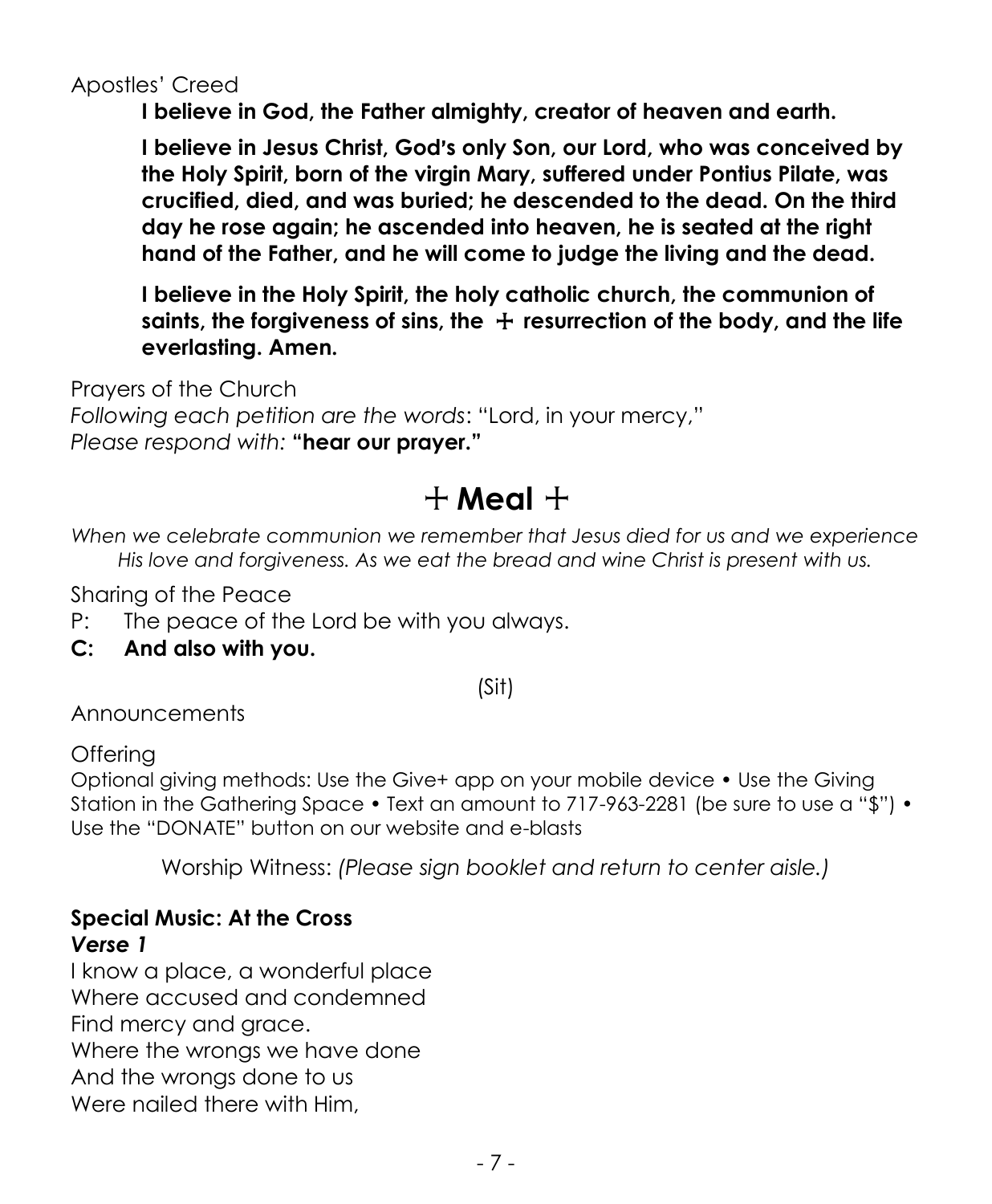There on the cross.

## *Chorus 1*

At the cross He died for our sin.

At the cross He gave us life again.

#### *Verse 2*

I know a place, a wonderful place Where accused and condemned Find mercy and grace. Where the wrongs we have done And the wrongs done to us Were nailed there with You,

There on the cross.

# *Chorus 2 (2X)*

At the cross You died for our sin.

At the cross You gave us life again.

# *Bridge (2X)*

Yes, You gave us life again. You gave us life again!

# *Chorus 2 (2X)*

By Randy Butler and Terry Butler © 1993 Mercy/Vineyard Publishing ccli# 1283514.

(Stand)

Offering Prayer

- A: Let us pray. Merciful God,
- **C: receive the sacrifice of our praise and thanksgiving and the offering of our lives, that following in the way of the cross, we may know the joy of the resurrection; through Jesus Christ our Lord. Amen.**

Great Thanksgiving

- P: Christ is here.
- **C: The Spirit is with us.**
- P: With joy, we lift up our hearts.
- **C: And give thanks to the Lord of Life.**
- P: We praise you, Almighty God, for sending your Son, Jesus Christ to live among us and share our human nature. He was tempted in every way as we are, yet he did not sin. Instead, he became servant of all in obedience to you. Out of love for us he suffered death on the cross, that we might be released from our sin.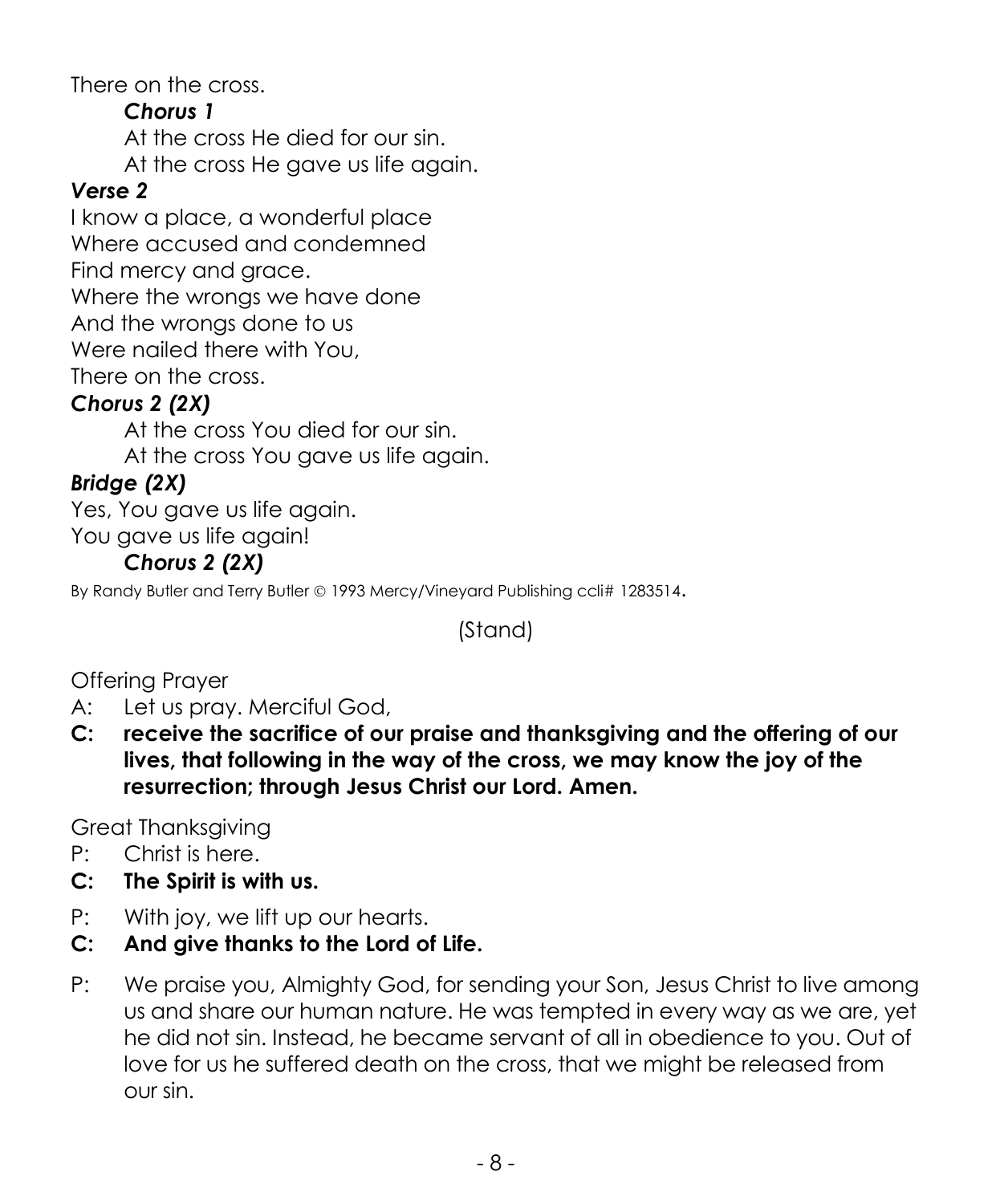In the night in which he was betrayed, our Lord Jesus took bread, and gave thanks; broke it, and gave it to his disciples, saying: *"Take and eat, this is my body, given for you. Do this for the remembrance of me."* 

Again, after supper, he took the cup, gave thanks, and gave it for all to drink, saying: *"This cup is the new covenant in my blood, shed for you and for all people for the forgiveness of sin. Do this for the remembrance of me."*

Recalling, then, your great goodness to us in Christ, his life, death, resurrection and ascension, we give you thanks for this meal. By your Holy Spirit, strengthen us, that as we receive our Lord's body and blood, we might grow in grace, and be renewed for service in your kingdom. To you be given honor, glory and praise now and forevermore.

**C: Amen.**

Lord's Prayer

**Our Father in heaven, hallowed be your name, your kingdom come, your will be done, on earth as in heaven. Give us today our daily bread. Forgive us our sins as we forgive those who sin against us. Save us from the time of trial and deliver us from evil. For the kingdom, the power, and the glory are yours, now and forever. Amen.**

Invitation to Communion

- P: Christ has prepared the feast. Come to the table where all are welcomed home.
- **C: Thanks be to God.**

# (Sit)

### Sharing our Lord's Supper

*All baptized Christians are welcome to celebrate the real presence of Jesus Christ in our Lord's Supper. Please come forward, receive the bread, dip it into the wine, and return by the side aisles. Communion may be received in bread only, if desired. Non-communing children and adults are invited to come forward for a blessing. As a gesture of hospitality we use dealcoholized wine (less than .5% alcohol). In addition, we offer gluten-free wafers available upon request--please ask the pastor at the time of communion.*

(Stand)

Post Communion Prayer

- P: The body and blood of our Lord Jesus Christ strengthen you and keep you in his grace.
- **C: Amen.**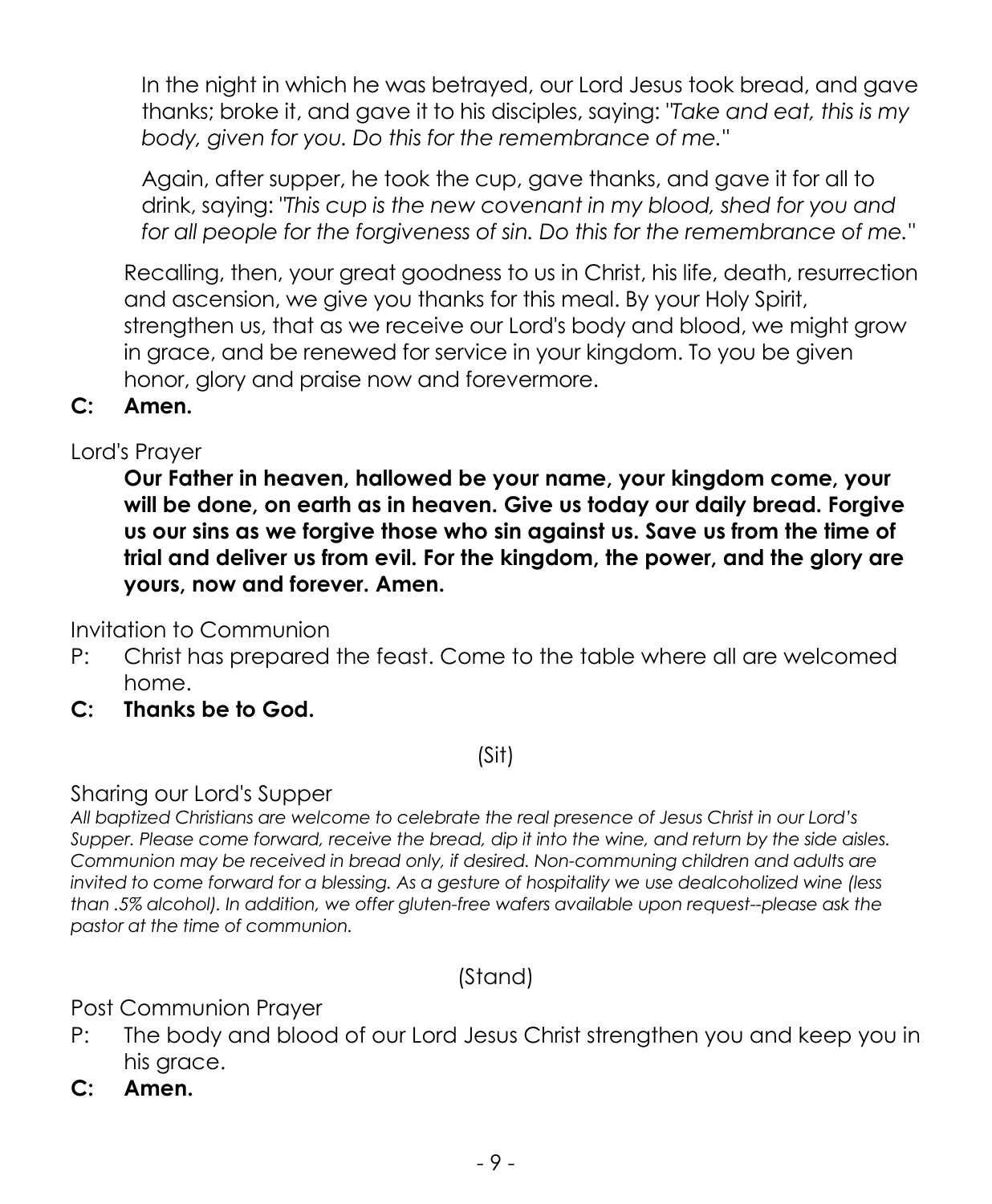- A: Let us pray. Compassionate God, you have fed us with the bread of heaven. Sustain us in our Lenten pilgrimage: may our fasting be hunger for justice; our alms, a making of peace; and our prayer, the song of grateful hearts, through Jesus Christ, our Savior and Lord.
- **C: Amen.**

# + **Sending** +

*We have heard the Word of God, offered our gifts, and been fed at the table. Now we are sent out, strengthened by the Holy Spirit to be God's people in the world.*

Blessing

- P: The Lord bless you and keep you. The Lord's face shine on you with grace and mercy. The Lord look upon you with favor and  $+$  give you peace.
- **C: Amen.**

# **Song: "Were You There"**

### *Verse 1*

Were you there when they crucified my Lord? Were you there when they crucified my Lord? Oh! sometimes it causes me to tremble, tremble, tremble. Were you there when they crucified my Lord?

### *Verse 2*

Were you there when they nailed Him to the tree? Were you there when they nailed Him to the tree? Oh! sometimes it causes me to tremble, tremble, tremble. Were you there when they nailed Him to the tree?

### *Verse 3*

Were you there when they laid Him in the tomb? Were you there when they laid Him in the tomb? Oh! sometimes it causes me to tremble, tremble, tremble. Were you there when they laid Him in the tomb? Gordon, Nancy / Harvill, Jamie1 1994 Integrity's Hosanna! Music (ASCAP) / Integrity's Praise! Music (BMI) (c/o Integrity Music CCLI License #1283514.

Dismissal

- P: Go in peace. Remember the poor.
- **C: Thanks be to God.**

**Portions of the service are reprinted from:** *Evangelical Lutheran Worship*, Copyright © 2006 Augsburg Fortress. *Sundays & Seasons*, Copyright © 2019 Augsburg Fortress. Used by permission of Augsburg Fortress License # 23686.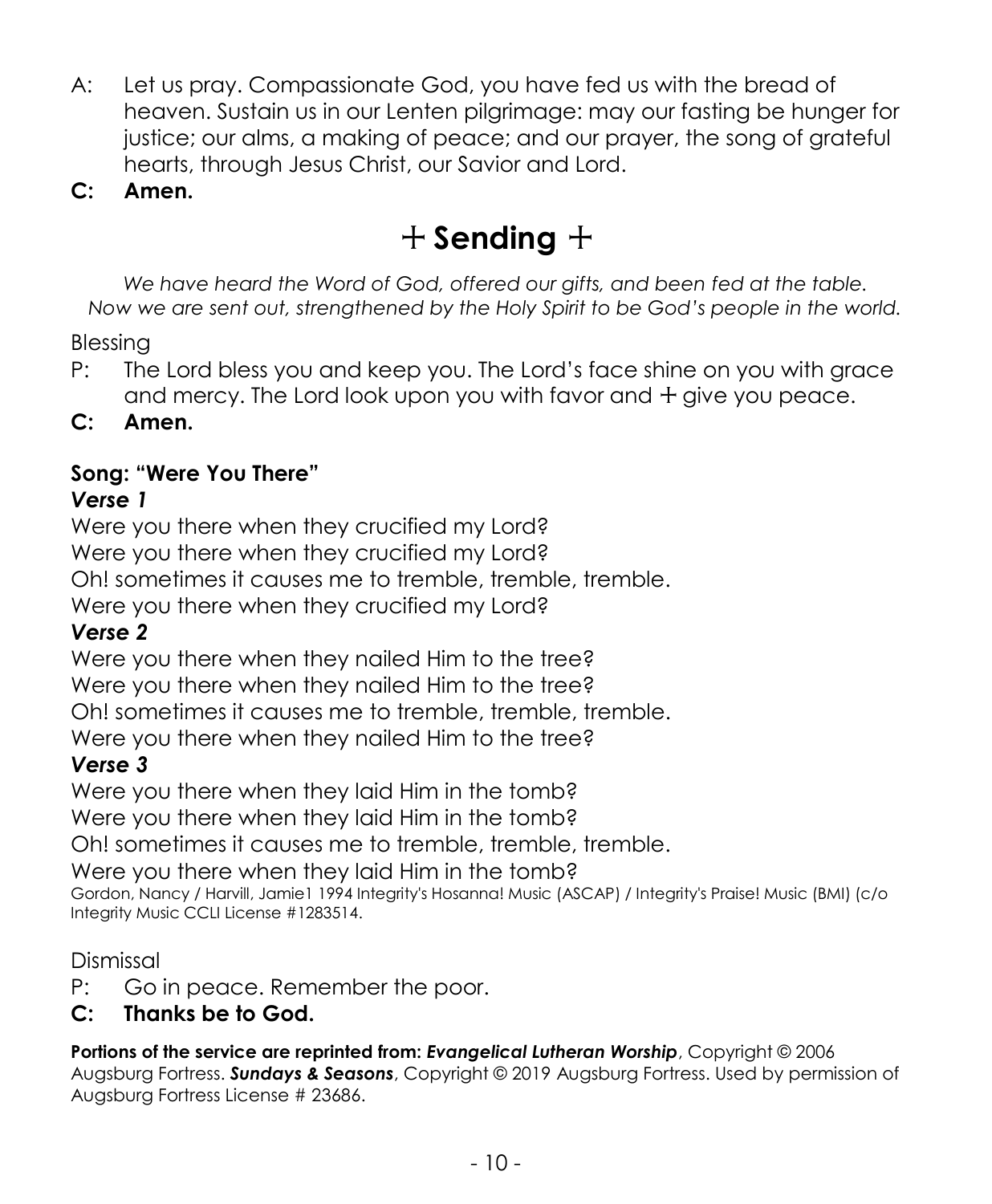# Join us next week

+ + +

Pastor Horner "The Greatest Story Ever Told" FaithX Band

# trinity | camp hill LUTHERAN CHURCH

2000 chestnut street camp hill, pa 17011-5409 office: 717.737.8635 fax: 717.730.9297 trinluth@trinitycamphill.org www.trinitycamphill.org

office hours: monday-friday, 9am-4pm

gathering space receptionist hours: sunday-thursday, 6pm-9pm

# **Worship notes**

**Attendance at our worship services** last week was 703. Copies of last week's sermons are available on the tables in Fellowship Hall, in the narthex, the tract rack in the Gathering Space, and on our website (www.trinitycamphill.org). **Attendance at Wednesday Connect** (mid-week Lenten Dinner Devotion & Study) last week was 95.

**The flowers in the Nave and Fellowship Hall**, the communion elements for all services, and the sanctuary lamp candle, the symbol of God's abiding presence, are presented to the glory of God and in loving memory of Janet L. Preble by husband George, and the entire family; Mr. & Mrs. James Slane, my parents, by Terri Denison; Russ Knerr by his mother, Marilyn Knerr and his sister, Ginny Mayfield.